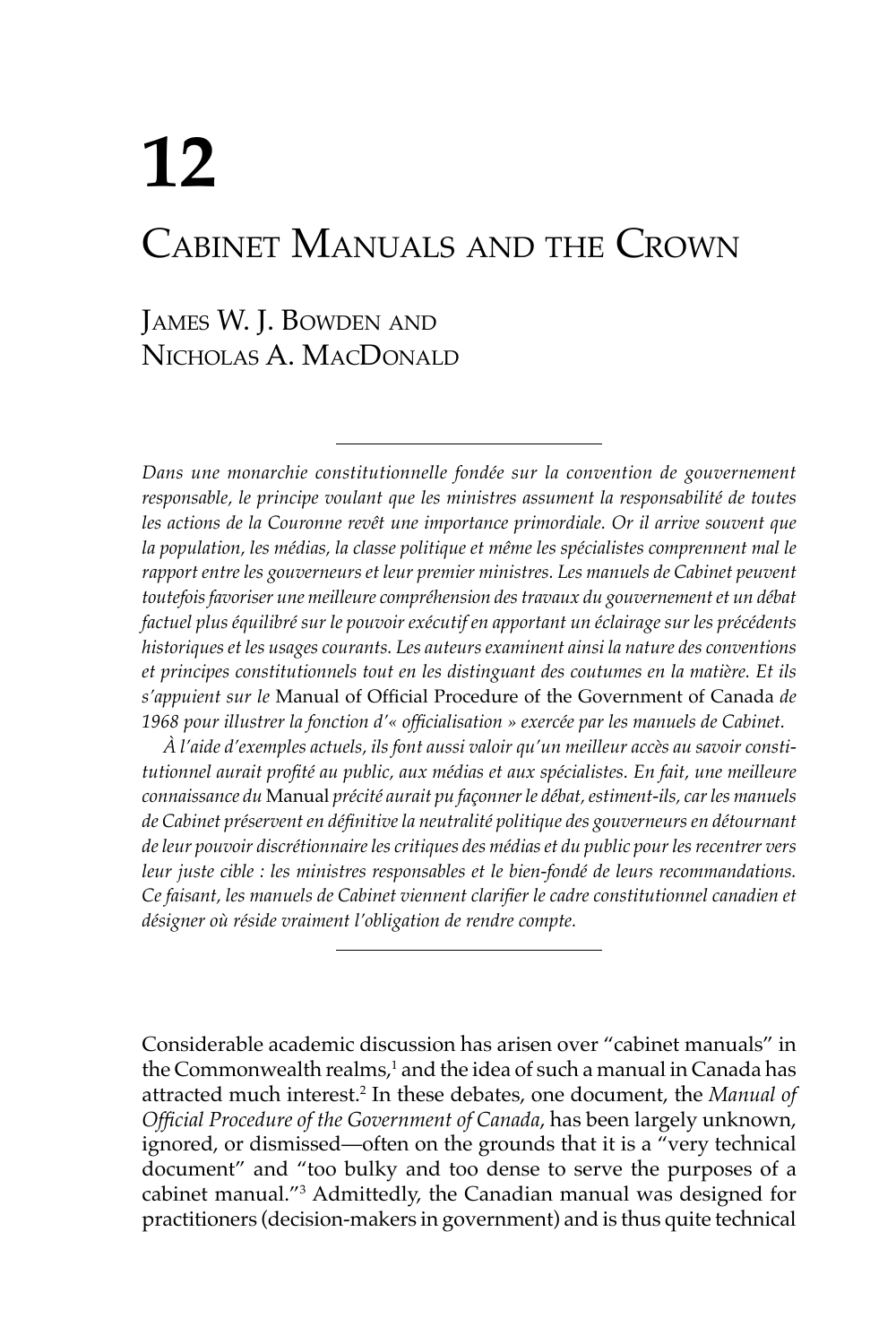in nature. But to dismiss the *Manual* on the basis that it is too complex is curious logic—one would hardly discard tomes on parliamentary procedure on such grounds. Despite its perceived shortcomings, the *Manual*  offers considerable insight on constitutional practices in Canada and the rationales underlying those practices.

This chapter will explore the use of cabinet manuals in navigating Canada's complex constitutional framework; specifically, it will expand on the role such manuals play in clarifying the role of the Crown, the Queen, and her representatives in Canada vis-à-vis first ministers, in a system predicated on the conventions of responsible government. The chapter begins with a discussion of constitutional conventions, the political norms that cabinet manuals are meant to describe. We then explore how cabinet manuals "officialize" these norms. Third, we examine the *Manual of Official Procedure of the Government of Canada* as an effort to officialize constitutional conventions in Canada. Finally, we examine instances in Canada where a cabinet manual could have been used by the media and academics to clarify the nature of certain Crown prerogatives, and the impact that an authoritative source may have had on shaping academic and public discourse about these powers.

#### Constitutional Principles, Conventions, and Customs

Cabinet manuals serve to document the use of constitutional conventions. To understand the purpose of these manuals, it is first necessary to appreciate what conventions are and how they operate.**<sup>4</sup>**

Constitutional conventions are unwritten, politically enforceable norms. These norms evolve from practices and customs that complement and contextualize laws or the written constitution. Norms imply exceptions, and more broadly allow for exemptions. In practical terms, conventions help decision-makers determine how they should act in any given situation.<sup>5</sup>

In contrast, customs do not hold such a degree of suasion. They exist as hallmarks of older times. Indeed, as Andrew Heard has put it, customs refer to "symbolic traditions or pleasing rituals whose observance or absence has no substantial impact on the operation of constitutional rules and principles."6 For example, it is only by custom that the governor general does not enter the House of Commons.

More fundamentally, constitutional conventions are the manifestations of constitutional principles. These principles underpin conventions and provide their normative justification. When a convention no longer conforms to its corresponding principle, it loses its purpose and is called into question.7

Decision-making of a constitutional nature thus amounts to the application of conventions; in other words, the adaptation and adjustment of precedents and norms to the circumstances of a current situation.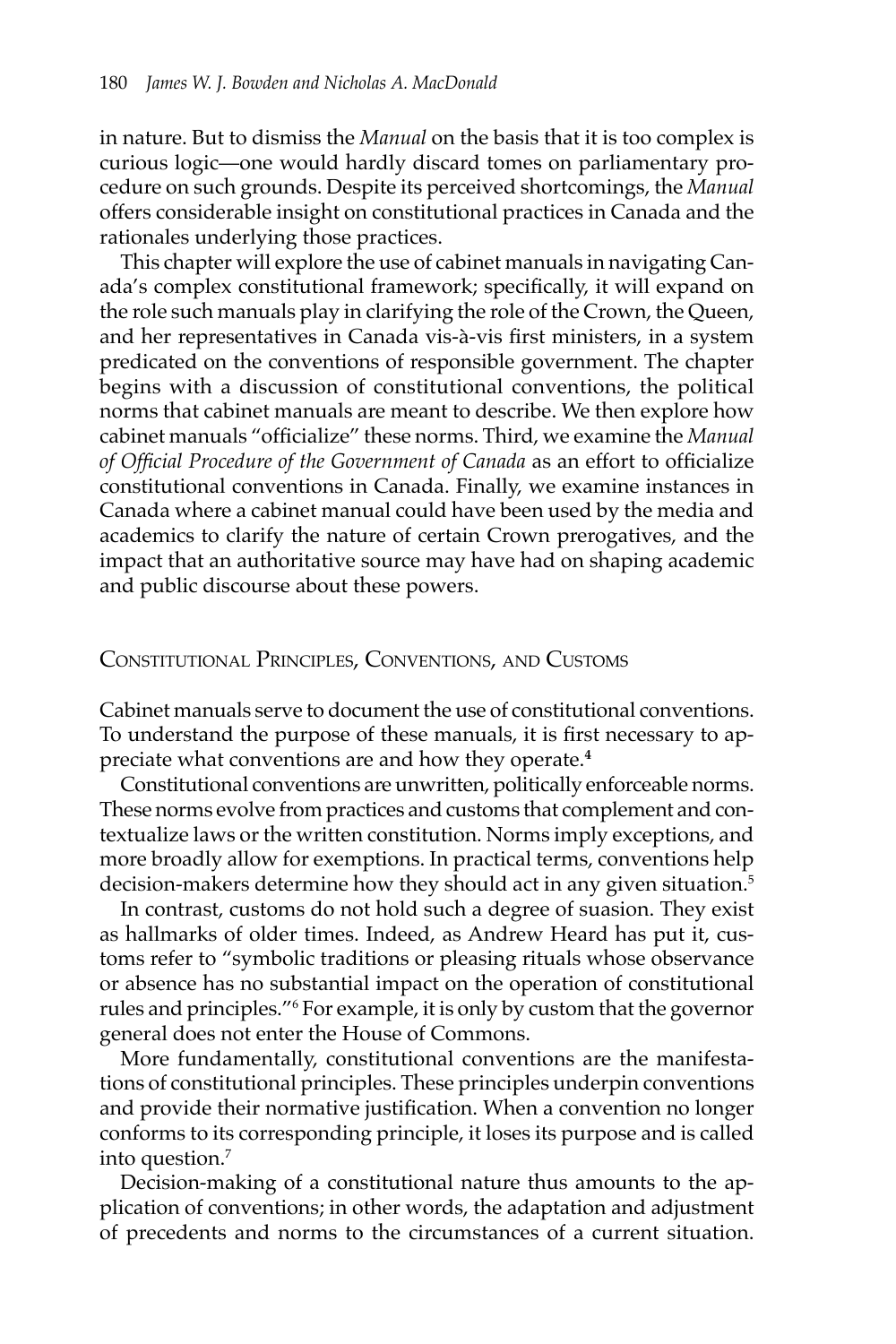Conventions allow Westminster parliaments to adapt organically when necessary in order to strike an effective balance between continuity and change.

Equally important, the validity or soundness of a convention may be ascertained based on whether it conforms to constitutional principles. The viability of the Westminster system depends upon the adaptability of convention and its ability to ensure that its constitutional conventions continue to serve, rather than contradict, the fundamental principles found in the constitution. The Supreme Court of Canada recognized this in the *Patriation Reference*, stating that:

While they are not laws, some conventions may be more important than some laws. Their importance depends on that of the value or principle which they are meant to safeguard. Also they form an integral part of the constitution and of the constitutional system.… That is why it is perfectly appropriate to say that *to violate a convention is to do something which is unconstitutional* although it entails no direct legal consequence.<sup>8</sup> [emphasis added]

Unwritten principles and conventions, it should be recognized, can be more powerful and persuasive than written rules. Codified sets of rules rely upon the coercive force of law; convention encourages proper behaviour through self-restraint and a sense of duty to respect the Constitution, Parliament, and the Crown.

This approach to constitutionalism stands in stark contrast to the principles that underpin the American constitution, which embodies the idea that "ambition must be made to check ambition," as James Madison famously described in the *Federalist Papers*. 9 He added,

The interest of the man must be connected with the constitutional rights of the place. It may be a reflection on human nature that such devices should be necessary to control the abuses of government. But what is government itself but the greatest of all reflections on human nature? If men were angels, no government would be necessary. If angels were to govern men, neither external nor internal controls on government would be necessary.<sup>10</sup>

The Westminster system trusts that the government restrains itself and requires that Parliament will hold it to account when it does not; the American system presumes the self-interest and ambition of the political actors and therefore codifies institutional checks and balances in order to constrain and contain their excesses.

It is important for the effective functioning of a system like constitutional monarchy, which relies so much on convention, that there be a widely accepted political ethic and understanding of the "proper behaviour" that convention entails. When some conventions are misunderstood or misinterpreted or ignored, a cabinet manual may serve a useful purpose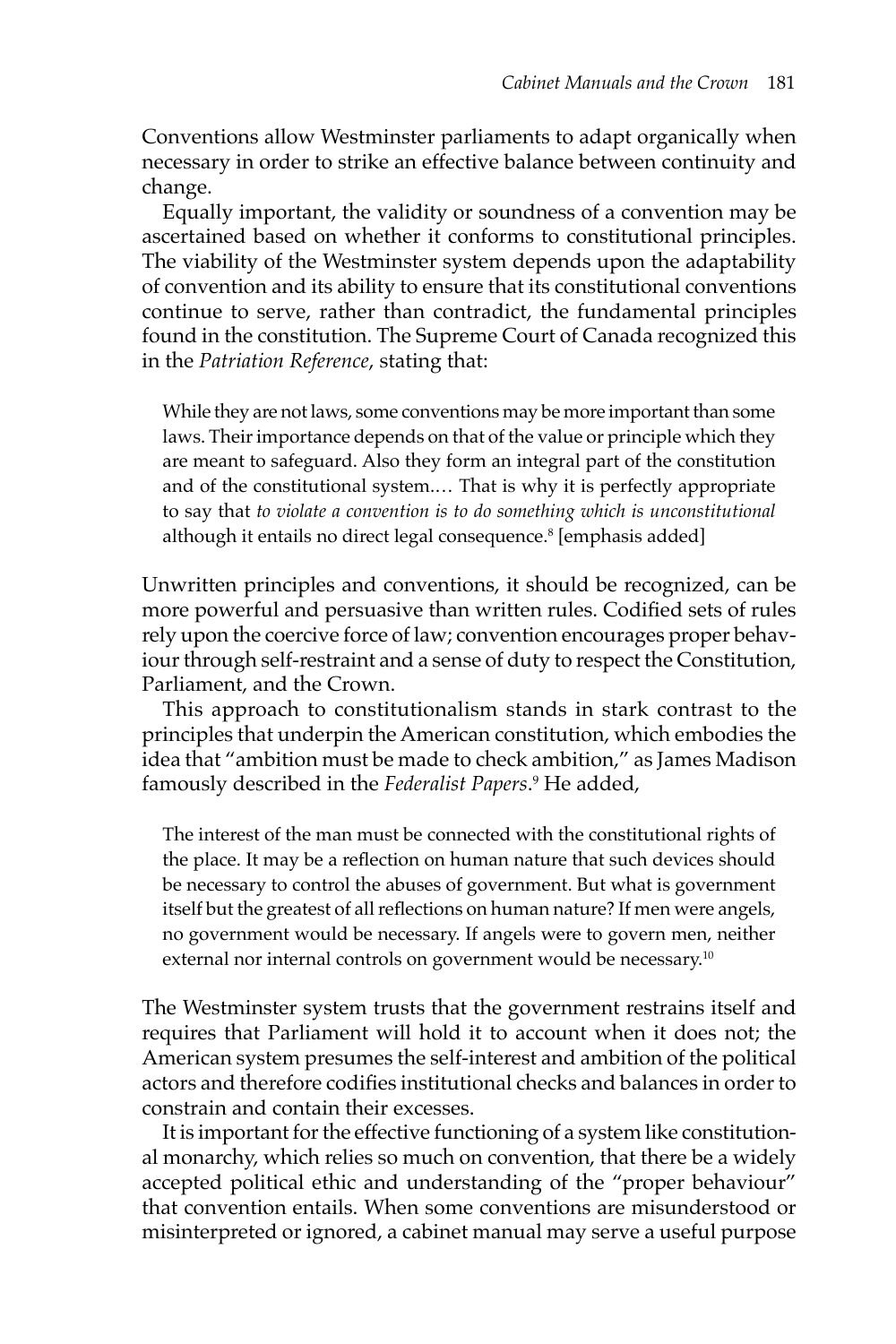in reminding political actors of how constitutional conventions are meant to work.

#### Cabinet Manuals and Officialization

Cabinet manuals, or handbooks, as with any non-justiciable interpretive references, are not designed to prescribe specific solutions to future and unknowable constitutional crises. Nor are they designed to serve as exhaustive lists.<sup>11</sup> Handbooks instead serve as guidelines and statements of general principles that can exert suasion on political actors and clarify their roles through a shared ethos. One way handbooks do so is by "officializing" conventions. Officialization refers to the government's endorsement of a particular interpretation of convention, which it then uses as a point of reference in constitutional and procedural decisionmaking. The government's officialization should not be construed as the only possible interpretation or an exhaustive list, particularly because subsequent governments may revise and update it.

An alternative to preserving the organic nature of conventions would be to "codify" them, thereby converting conventions into statutory or constitutional law in order to coerce adherence to constitutional principles and responsible government by the force of law. This approach would move issues from the political to legal realm, from Parliament and the electorate to the courts.

In 1990, Eugene Forsey took a strong stance against the codification of constitutional conventions and vigorously defended the Westminster tradition of unwritten constitutional conventions:

Conventions are essentially, and intensely, practical. They rest ultimately on common sense. They are, accordingly, flexible, adaptable. To embody them in an ordinary law is to ossify them. To embody them in a written Constitution is to petrify them.<sup>12</sup>

Codification thus does not merely "ossify" or "petrify" politically enforceable constitutional convention—it eliminates the constitutional character of convention altogether. Indeed, with codification, conventions would cease to develop organically to the extent that they become law. Codification eliminates the politically enforceable character of convention altogether by converting these political norms into justiciable law.13

But transforming constitutional conventions into justiciable law comes at a price. For instance, the electorate can hold governments to account when they fail to respect constitutional conventions, but they cannot throw out of office a court with whose decisions they disagree.

If former conventions are codified in statute or in the written constitution, they become subject to judicial review and interpretation. For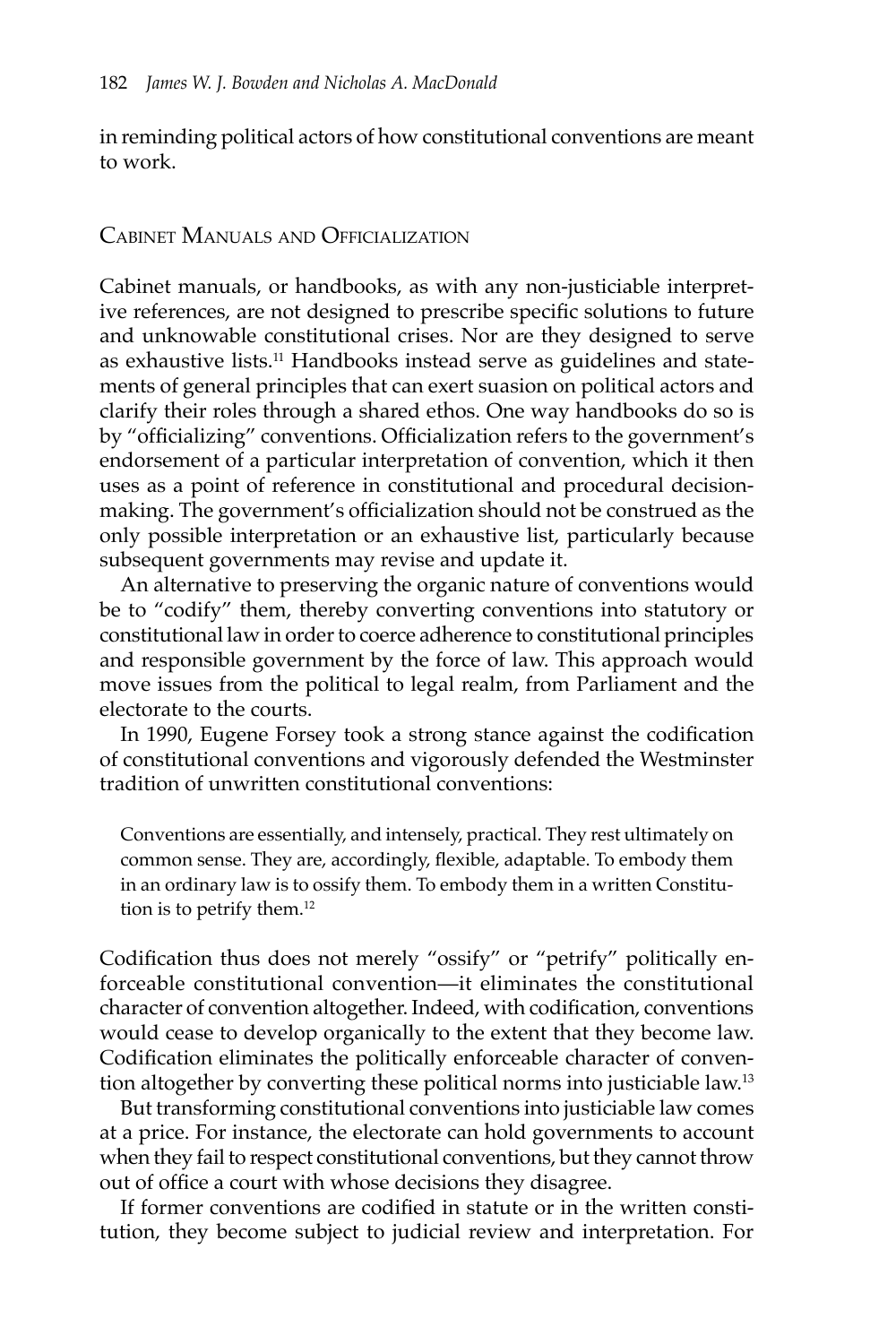example, Prime Minister Trudeau's Constitutional Amendment Bill of 1978 (which failed) would have both preserved the executive power of dissolution and codified the prime minister's and governor general's respective roles in the event that the government lost the confidence of the House of Commons.<sup>14</sup> The courts could potentially have ruled upon the legality and constitutionality of dissolutions, and thus the results of elections themselves, and in turn which party or parties would form a government. In this way, codification can empower the courts at the expense of both the Commons and the electorate. In 2007, the Parliament of Canada passed legislation that sets out fixed elections every four years, though the law deliberately bypasses, and does not purport to amend, the written constitution through a non-derogation clause that preserves the governor general's power to dissolve Parliament.15 However, this issue was still brought before the courts after the early dissolution of the 39th Parliament in 2008. While both the Federal Court and Federal Court of Appeal rejected the application, the courts would not be able to dismiss so easily a case that refers to a strict, codified provision of the written constitution.16

Cabinet manuals officialize, rather than codify, conventions. The officialization of constitutional conventions into handbooks of all types generally preserves the flexibility of the Westminster system and can serve as educational guidance for the media, parliamentarians, and the general public. Moreover, having manuals that officialize instead of codify averts the possibility of involving the courts in political matters.

Ultimately, it is best for elected officials to sort out disagreements over different interpretations of convention among themselves and let the electorate assess the wisdom of their decisions. But a politically enforceable handbook—a guide, but not an arbiter—can encourage constitutional actors to better understand their responsibilities. In turn, the media might report more accurately on issues involving constitutional conventions, particularly those that tend to arise during minority parliaments. With a manual providing better information to the media, one could then hope that the public would better understand when and how to hold their elected representatives to account for their adherence to, or deviation from, Canadian constitutional conventions. In Canada, such a manual was created, but it was not made public and it has not been updated. Nonetheless, this manual remains a valuable officialization of Canada's constitutional conventions, one that can still be used to gauge how the decisions of recent governments accord with current conventions.

The *Manual of Official Procedure of the Government of Canada*

The Privy Council Office (PCO) produced the *Manual of Official Procedure of the Government of Canada* between 1964 and 1968 at the behest of Prime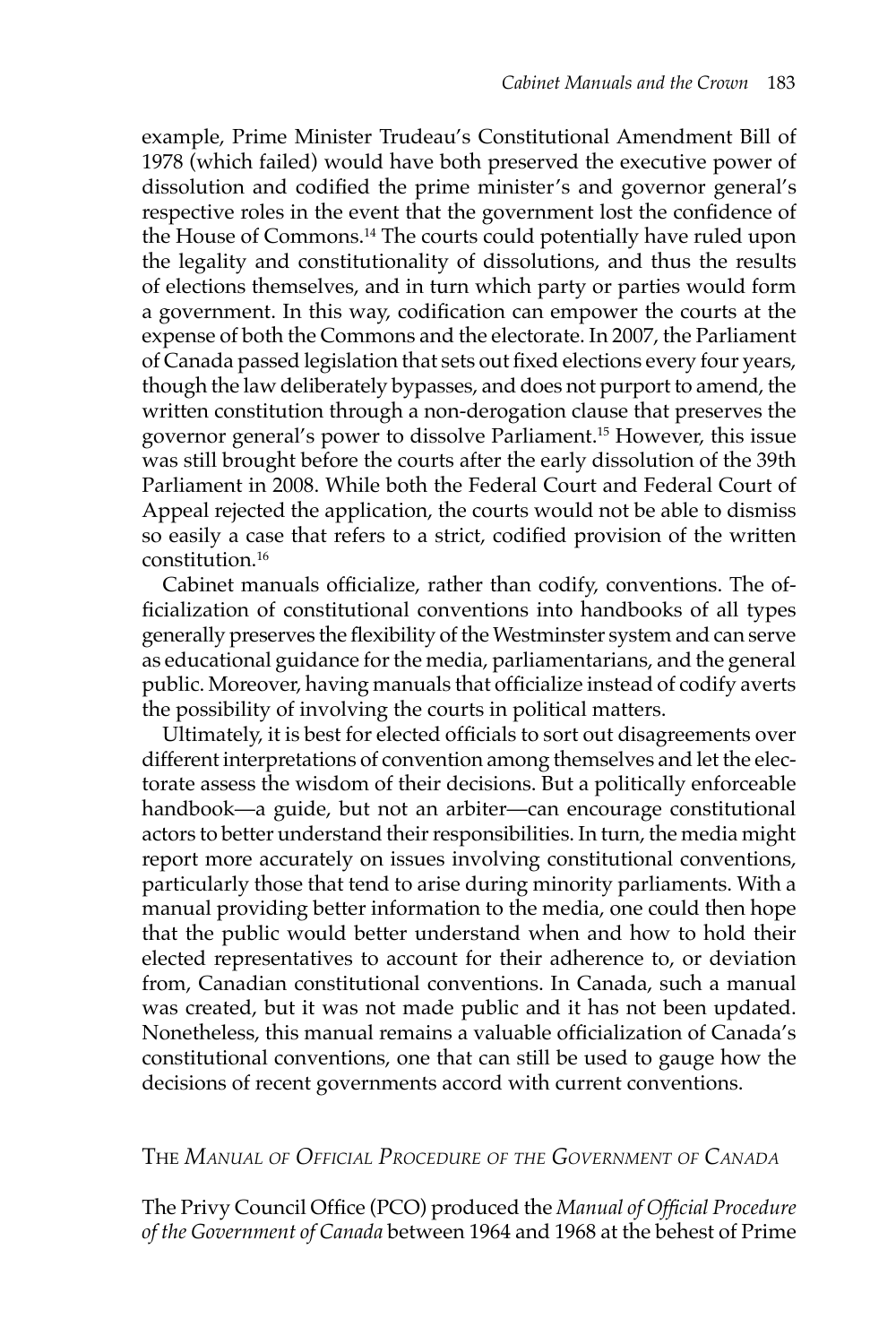Minister Lester Pearson and under the direction of Gordon Robertson, Clerk of the Privy Council.17 Henry F. Davis and André Millar are credited as the primary researchers and authors of the *Manual*. In his foreword, Pearson explained that the *Manual* "fills a long-recognized need for quick and thorough guidance on the many constitutional and procedural issues on which the Prime Minister, individual ministers or the Government must from time to time exercise discretion and judgement."18 Pearson added,

The *Manual* examines the principal elements of government, states the legal position in given situations, and identifies the considerations relevant to decision and discretion in particular circumstances. Precedents are described and evolution outlined. Administrative procedures are defined and representative documents are included as sources or examples.<sup>19</sup>

Political and constitutional issues tend to arise suddenly and require immediate attention. In a system built upon on convention and custom, ministers and officials must be fully informed of all the relevant precedents and procedural considerations before making decisions. The *Manual*  fulfils this need and, in Pearson's words, "obviate[s] the requirement for urgent research on courses of action whenever a situation arises."20

The United Kingdom and New Zealand refer to their equivalent references as cabinet manuals, perhaps because they deal exclusively with the executive. However, the *Manual of Official Procedure of the Government of Canada* far exceeds the scope of the British and New Zealand documents, because it also includes extensive material on the House of Commons, the Senate, and Parliament as a whole.

PCO classified the *Manual* as "confidential," printed one hundred copies, and distributed them to the office of each minister and deputy minister, the governor general and the governor general's secretary, and the chief justice and the executive secretary of the Supreme Court.<sup>21</sup> Government House forwarded a copy to Buckingham Palace.<sup>22</sup> Each copy was numbered, in order to be able to "recall them for amendment" and "to revise the *Manual* periodically in order to reflect changes in law and practice."23 In a draft letter to cabinet ministers, PCO reiterated Pearson's foreword that the government had "long felt the need for authoritative guidance on the law and procedures in the operation of the federal executive."24 The *Manual*, like other cabinet manuals, provides a concise officialization of conventions and customs but does not codify them. This type of guidebook is made for the executive by the executive.

Pearson ended his foreword by dedicating the project to future prime ministers: "I am confident that it will be of valuable assistance to any successors in the office of Prime Minister and to all those directly responsible for the process of government in Canada."25 Pearson also affirmed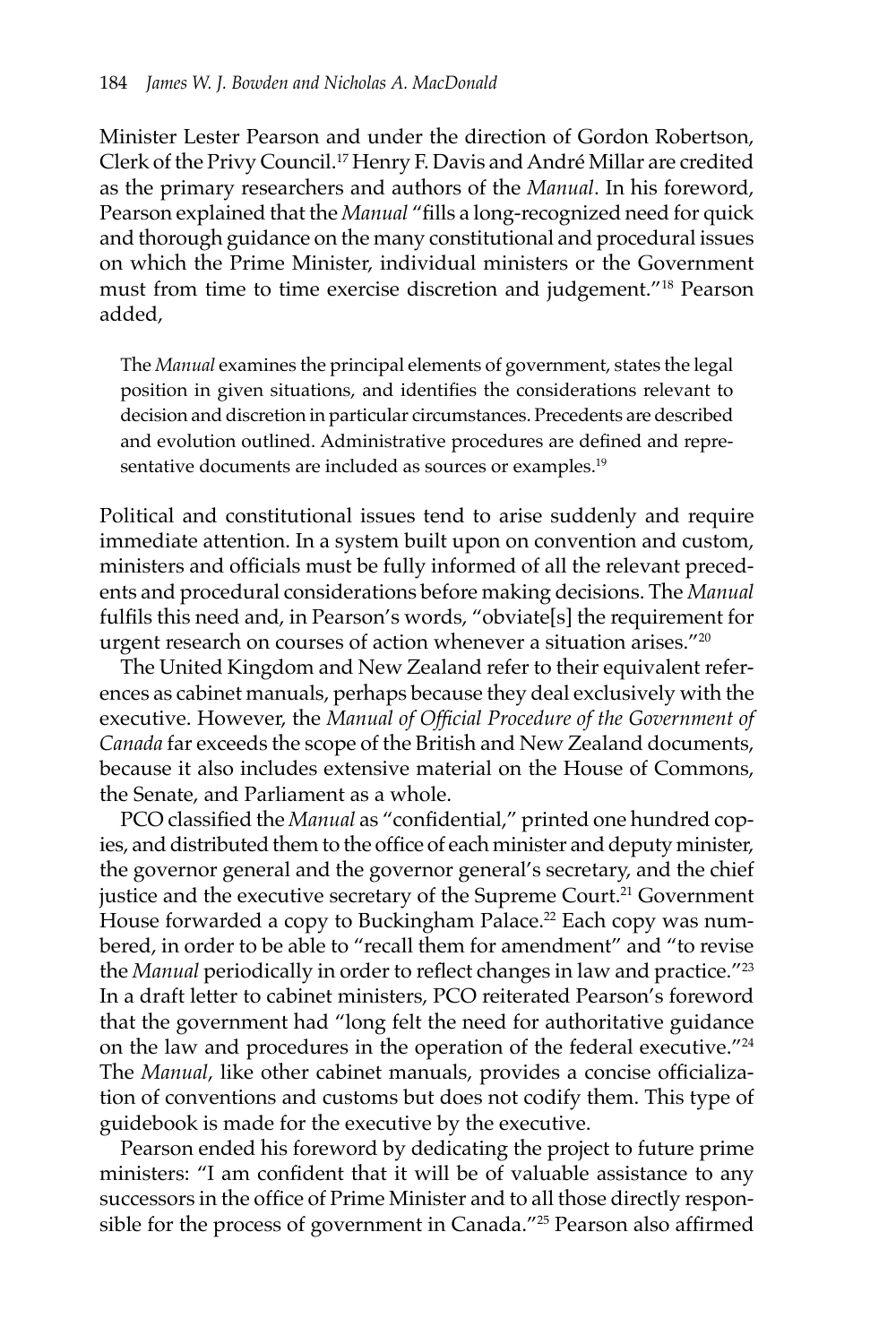that "the *Manual* is designed to be expanded to cover additional areas of interest and new practices arising from changes in law or custom."26

The *Manual of Official Procedure of the Government of Canada* (volume 1) and its *Appendices* (volume 2) consist of over 1,500 pages and 17 chapters, each of which breaks down the subject into five sections: Position, Background, Procedure, Ceremonial, and Appendices. The Position section "describes the situation where decisions may have to be taken or discretion exercised in stated circumstances."<sup>27</sup> The Background describes the historical precedents that "led to the present position," and the Procedure prescribes the administrative action necessary to implement a decision and identifies those responsible for such action."28 Volume 2 is a compilation of templates and historical documents that support the content of volume 1.

The chapters cover the following topics, in order of appearance: ambassadors, high commissioners, and consuls; cabinet; elections; funerals and memorial services; government; governor general; honours and awards; House of Commons; judges; lieutenant governors; ministers; Parliament; prime minister; Privy Council; Senate; Sovereign; and visits by foreign dignitaries.

Each chapter breaks down the subject yet further. For example, the chapter on government contains five subtopics: resignation of government, formation of new ministries, restraints on business which may be transacted by governments in certain circumstances, considerations relating to minority governments, and access to records of other administrations. The chapter on the governor general contains the greatest number of subheadings, including the "appointment and extension of term," "removal," and "death." It also covers the choice of prime minister; the summoning, prorogation, and dissolution of Parliament; consultation with the governor general; and the "prerogative of mercy."

The Trudeau government largely abandoned the *Manual*, including the final French-language version, $29$  and focused on the drastic constitutional questions arising from the late 1970s and the patriation of the Constitution. Subsequent governments were preoccupied with efforts to pass the Meech Lake and Charlottetown accords, referenda on the secession of Quebec, onwards to the Clarity Act in 2000—by which time thirty years had passed since the *Manual* was drafted.

In addition to constitutional debates, the sheer bulk of the *Manual*  may explain why it has never been revised or updated.<sup>30</sup> In response to media inquiries during the federal election of 2011, the Privy Council Office prepared a memorandum on the *Manual*. While sources have noted that the *Manual* is considered by PCO to be dated in its interpretation of some conventions, it is still consulted from time to time as a reference.<sup>31</sup>

The Canadian practice may have also been to shift away from singlereference sources altogether, focusing instead on more specific guidelines such as *Accountable Government: A Guide for Ministers and Ministers of State*  (2008 and 2011); *Guidance for Deputy Ministers* (2003); *Accounting Officers: Guidance on Roles, Responsibilities and Appearances before Parliamentary*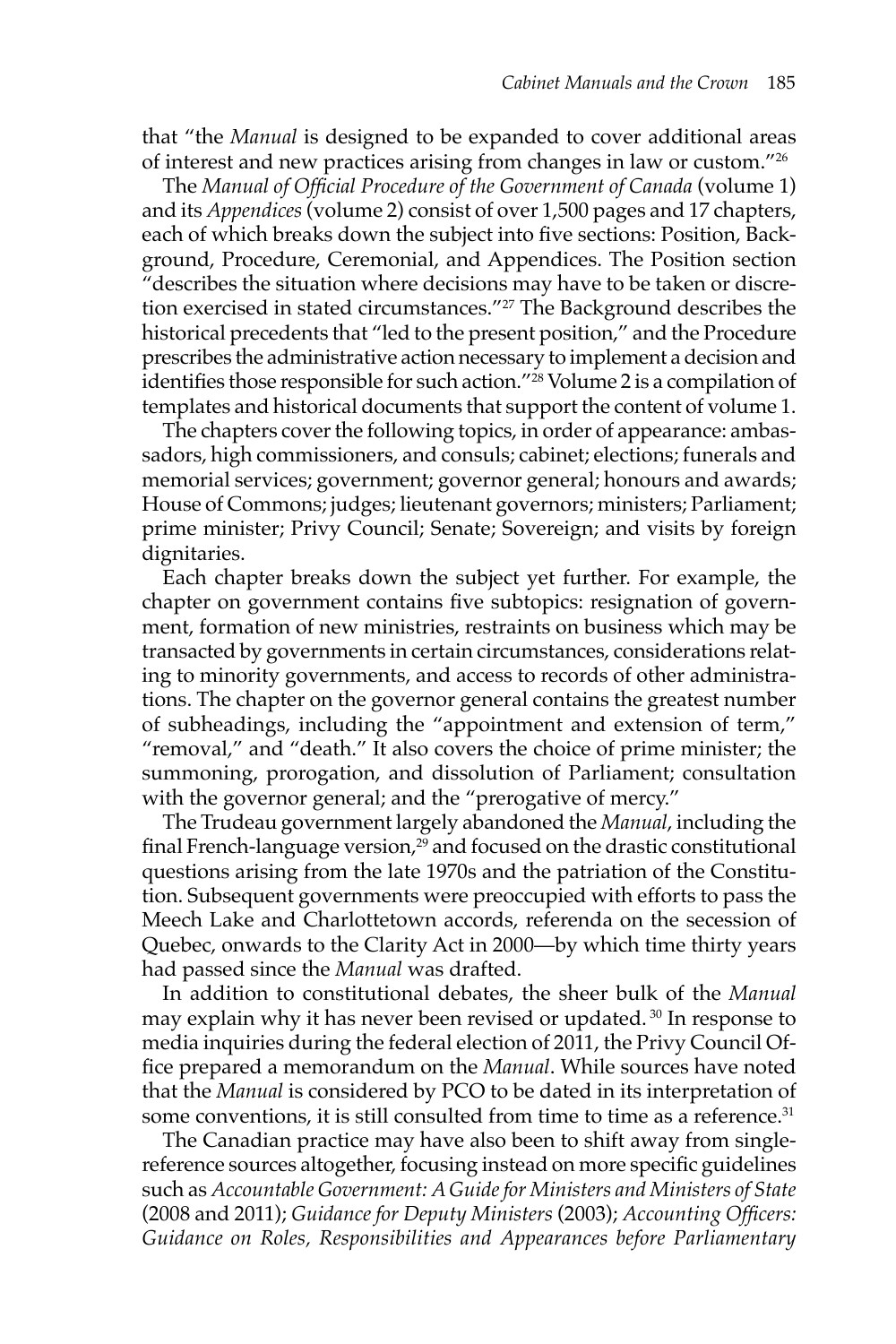*Committees* (2007); *Guidelines on the Conduct of Ministers, Secretaries of State, Exempt Staff and Public Servants during an Election* (2008); and *Responsibility in the Constitution* (1977).32

Nonetheless, it becomes apparent that in more recent contexts the *Manual of Official Procedure of the Government of Canada* would have provided useful information not only on the more controversial uses of the executive powers of prorogation and dissolution, but also on various other powers of the Crown and aspects of responsible government that have received media attention.

#### The Prorogation of 2008

Prime Minister Stephen Harper's prorogation of December 4, 2008, generated lively scholarly and public controversy over the role of the governor general under responsible government and the executive prerogative powers of the Crown.33 Yet this prorogation episode offers a good example of where officializations can prove useful. Indeed, from the start reference to the *Manual* would have clarified the respective constitutional roles of the prime minister and governor general and the crucial differences between prorogation and dissolution. It would have explained the government's traditional position on the use of prorogation: "The Governor General accepts the Prime Minister's advice on summoning and proroguing Parliament."34 Further, "the Governor General does not retain any discretion in the matter of summoning or proroguing Parliament, but acts directly on the advice of the Prime Minister."35 Indeed, "the decision to prorogue is the Prime Minister's."36

At the time of the prorogation controversy, Brian Topp was a senior advisor to the leader of the New Democratic Party, Jack Layton, in coalition negotiations with the Liberal Party. Topp anticipated the use of prorogation as a tactic by the prime minister to avoid the impending vote of no confidence in the government.37 But he also admitted that, upon learning of the existence of "a manual drafted in the 1960s by the Privy Council Office" from one of his "Conservative correspondents," trying to persuade the governor general to deny the prime minister's request for prorogation was a "forlorn hope."38 From his own account, Topp understood, and accepted, that the *Manual* "directs the governor general to grant a prorogation of the house to the prime minister, unconditionally and in every case."39

Governor General Michaëlle Jean prorogued the first session of the 40th Parliament on and in accordance with Prime Minister Harper's advice on December 4, 2008. Though this was done after obliging the prime minister to wait in Rideau Hall for two hours so that she could consult constitutional scholar Peter Hogg, $40$  upon the expiration of her mandate in 2010 Jean explained that she kept Harper at Rideau Hall "not to create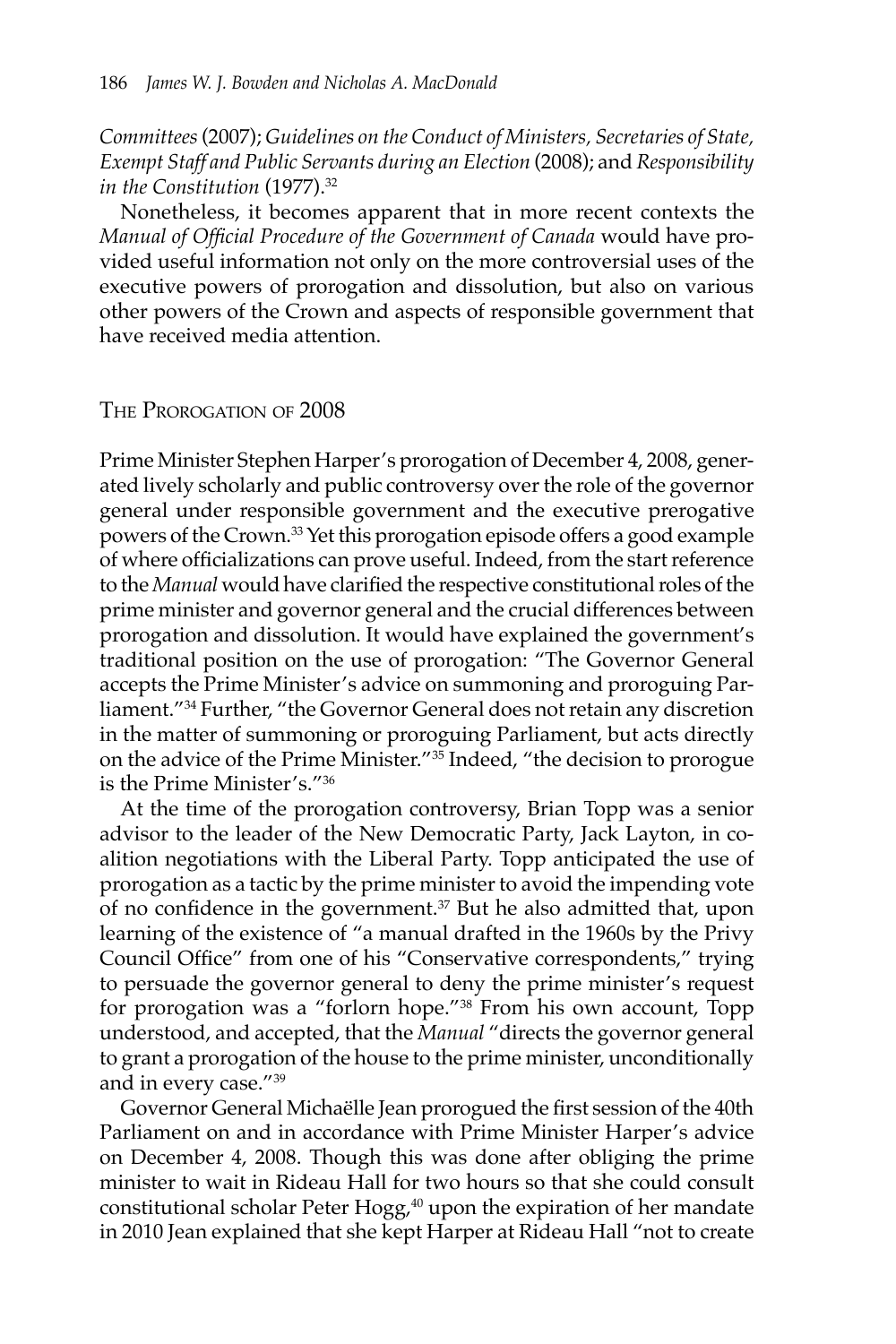artificial suspense" but rather "to send a message … that this [prorogation] warranted reflection."41 This, of course, was an act within her rights to be consulted, to advise, and to warn.

By constitutional convention, "it is custom for Parliament to be on summons and therefore it is always prorogued to a certain stated date."42 In fact, the governor general issues two instruments "by and with the advice and consent of the Prime Minister": the first proclamation prorogues the current session, and the second pro forma proclamation summons the next session after forty days for "despatch of business."43 The prime minister may then advise the governor general to extend the duration of the intersession through a separate proclamation.<sup>44</sup> Every prorogation of the Parliament of Canada, from 1867 to the present, has adhered to this convention.

On December 4, 2008, Prime Minister Harper assured the governor general that he would not advise a subsequent extension of the prorogation and pledged that his government would meet the Commons in January 2009. Harper thus conformed to the standard pro forma proclamation that accompanies prorogation of the Parliament of Canada. Previous prime ministers have advised extensions. For instance, Prime Minister Chrétien advised Governor General Clarkson to prorogue Parliament on November 12, 2003, and to recall it on January 12, 2004.<sup>45</sup> Chrétien resigned, and Governor General Clarkson swore in Paul Martin as prime minister on December 12, 2003.<sup>46</sup> On January 12, 2004, Martin advised Clarkson to extend the prorogation to February 2.<sup>47</sup>

Some commentators also objected when Harper advised Jean to appoint eighteen senators during the intersession and variously claimed that Harper did not possess, or should not have possessed, the legalconstitutional authority to tender that advice during the intersession.<sup>48</sup> But, as will be further explained, the ministry's powers and authorities derive from the Crown, not from Parliament,<sup>49</sup> which means that cabinet still carries on all executive functions when Parliament is adjourned, prorogued, or dissolved.

#### Other Contemporary Applications

The 2008 prorogation of Parliament provides one example of an incident where the availability of information on the exercise of Crown prerogatives could have clarified contentious issues to the media, academics, and the public. In this section we turn to three contemporary uses of Crown prerogative that caused some confusion in the media and academia, and that serve as examples of where officializations could have provided valuable insights.

The first is the caretaker convention, more properly "the principle of restraint," and its use during the 2011 federal election when Canada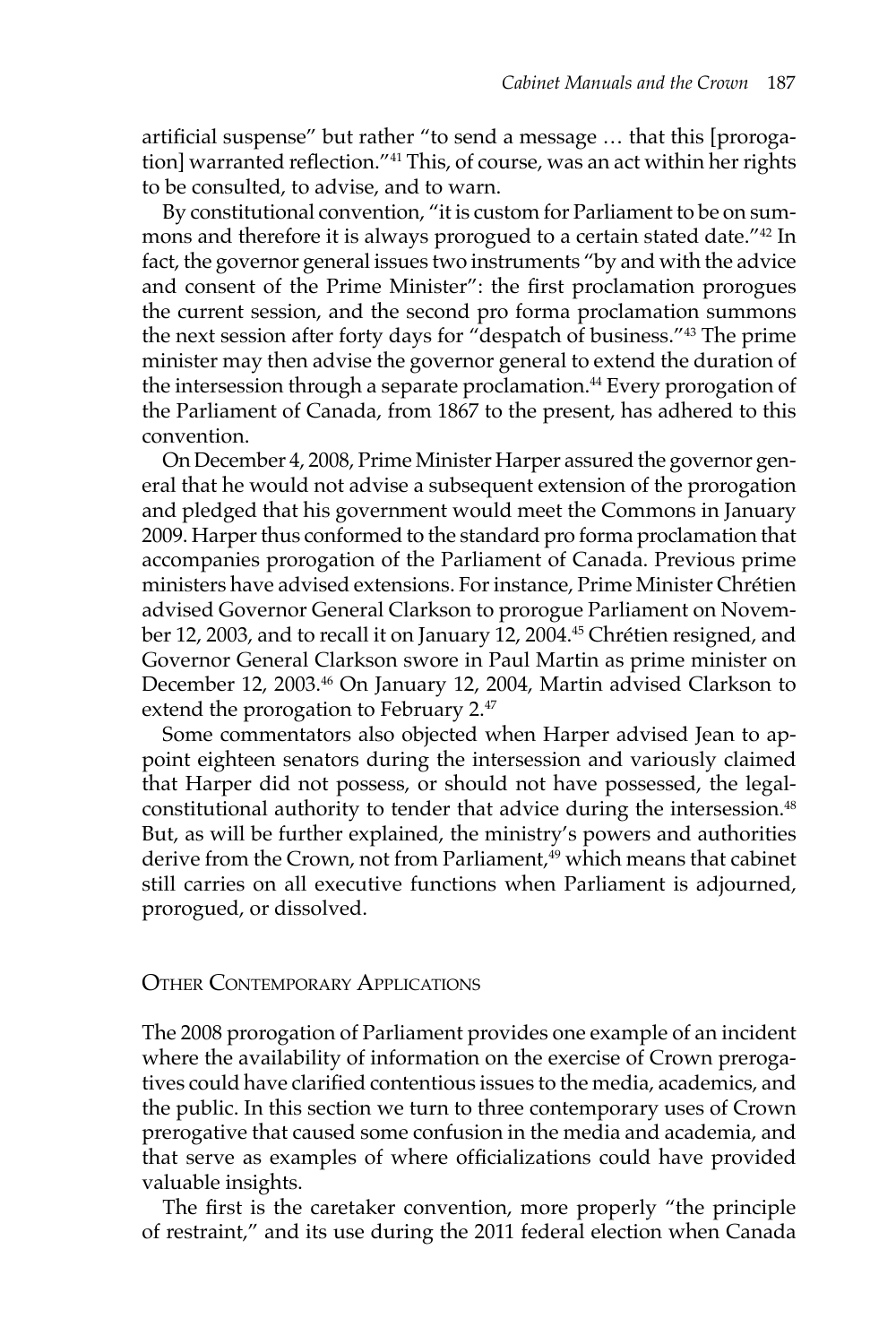committed to participate in the Libya mission. The second is the use of state funerals, with the example of Jack Layton, the late leader of the New Democratic Party in August 2011. The final example is the use of the royal prerogative of mercy to pardon farmers in the summer of 2012.

#### **The Principle of Restraint (or the Caretaker Convention) and Nature of the Government's Authority**

As the *Manual* emphasizes, the nature of the government's authority is such that "a Government receives its authority from the Crown and is responsible to Parliament for the exercise of that authority."<sup>50</sup> As a result, cabinet carries out all executive functions whether Parliament is sitting, adjourned, prorogued, or dissolved.

During an election, the legislature is dissolved and thus ceases to exist altogether. While members of the legislature thus lose their offices, ministers of the Crown remain in office and continue to govern. The government possesses full legal powers and authorities for the duration of its tenure, but it may exercise self-restraint and limit itself to the routine and necessary, because the House of Commons cannot fulfil its core function of holding the government to account and of scrutinizing spending during the writ.51 As the *Manual* makes clear,

As long as a Government is in office its legal authority is unimpaired and its obligation to carry on the government of the country remains, whether Parliament is dissolved or not. The necessity to account to Parliament for the exercise of this authority does impose restraints in certain circumstances. The extent of these restraints varies according to the situation and to the disposition of the Government to recognize them.<sup>52</sup>

In addition, the tenure of the prime minister determines the term in office of his or her ministry, which means that his or her resignation or death results in the automatic resignation of all other serving cabinet ministers and the end of that ministry.<sup>53</sup> The governor's first constitutional duty is to ensure that there is always a first minister and cabinet in office.<sup>54</sup>

In 2008, the PCO produced a directive entitled *Guidelines on the Conduct of Ministers, Secretaries of State, Exempt Staff and Public Servants during an Election.* This document provides an official interpretation of the principle of restraint:

During an election, a government should restrict itself – in matters of policy, expenditure and appointments – to activity that is: a) routine, or b) noncontroversial, or c) urgent and in the public interest, or d) reversible by a new government without undue cost or disruption, or e) agreed to by the Opposition (in those cases where consultation is appropriate).<sup>55</sup>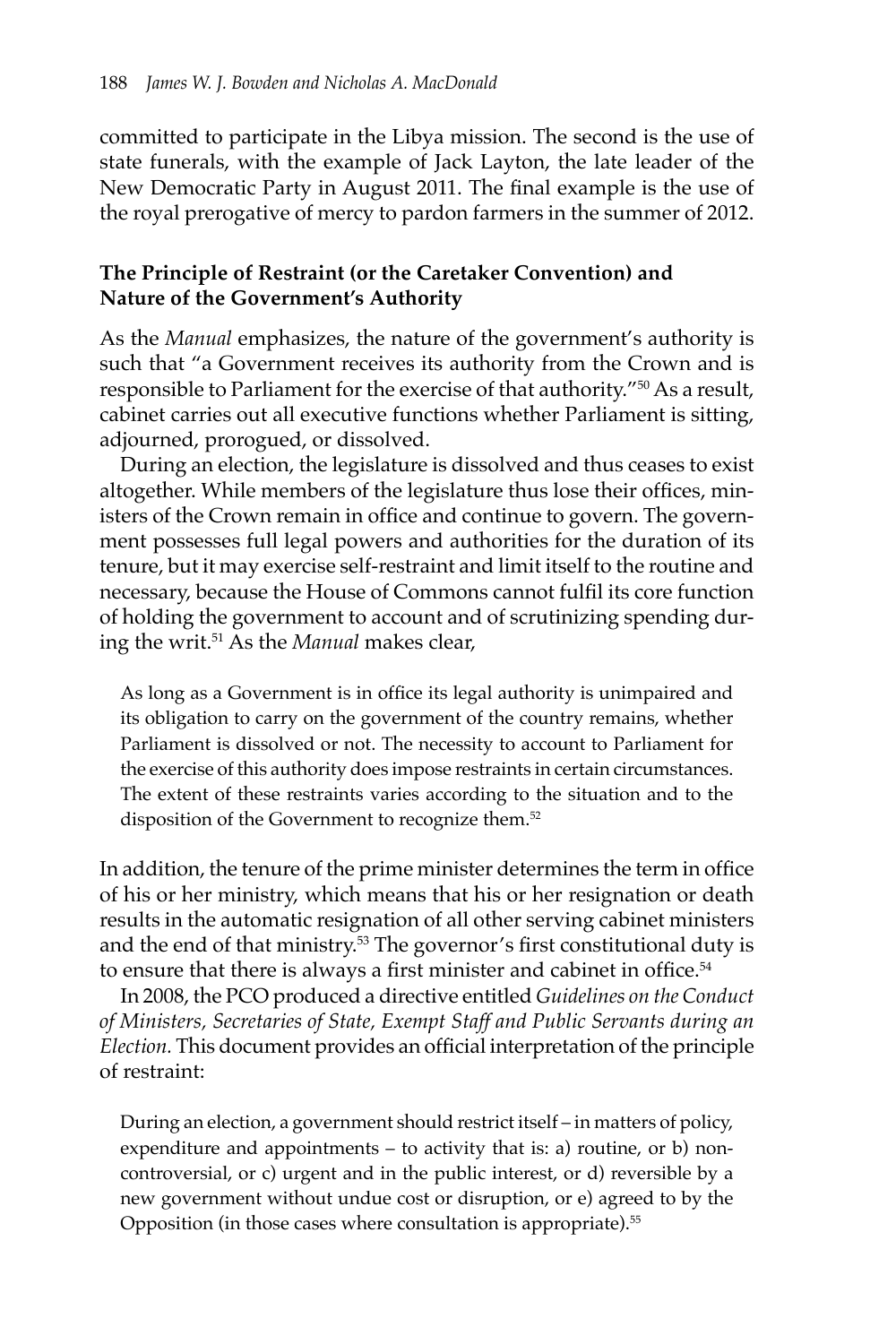By way of example, during the federal election of 2011, Foreign Affairs minister Lawrence Cannon consulted with opposition leaders on Canada's participation in a NATO-led mission in Libya before travelling abroad to hold meetings on the subject.<sup>56</sup> These international meetings pertaining to Canada's participation in Libya required the attendance of a minister of the Crown and were both "urgent and in the public interest" and "agreed to by the Opposition."

### **State Funerals**

On August 22, 2011, Jack Layton died only two months after the previous general election, when he became leader of Her Majesty's Loyal Opposition. The Government of Canada arranged for a state funeral in his honour. The *Manual* provides some guidelines on state funerals that indicate the rationale and process behind this decision.<sup>57</sup>

There is no accepted definition of what constitutes a State funeral in Canada. It should be regarded as being a funeral which merits official participation at the highest level, organized and financed by the State even though the extent of actual Government involvement in each area, participation, organization and finance, may vary greatly according to the circumstances and the wishes of the family. A State funeral is justified on the ground that the State is a "co-bereaved" because of the position of the deceased.<sup>58</sup>

It also explains that current and former governors general and prime ministers, and current cabinet ministers "have been regarded as entitled to State funerals." In addition, "there is no regular pattern for Government participation in funerals of senators ... [or] members of Parliament."59

However, the prime minister also possesses the personal discretion to offer a state funeral to any Canadian. The prime minister "decides whether a State funeral should be proposed and ascertains the wishes of the family of the deceased."60 In such cases, the prime minister also "determines, in consultation with the family, and with the Cabinet if he so wishes, what the Government's involvement should be, in particular what the Government representation will be."<sup>61</sup> Prime Minister Harper conformed to this protocol; he offered a state funeral to the Layton family and they accepted the honour.<sup>62</sup>

### **Royal Prerogative of Mercy**

On August 1, 2012, the law repealing the Canadian Wheat Board's monopoly entered into force. The same day, Prime Minister Harper announced that his government had invoked the royal prerogative of mercy in order to issue full pardons to farmers who had violated the criminal prohibition against breaking the Wheat Board's monopoly while it still held the force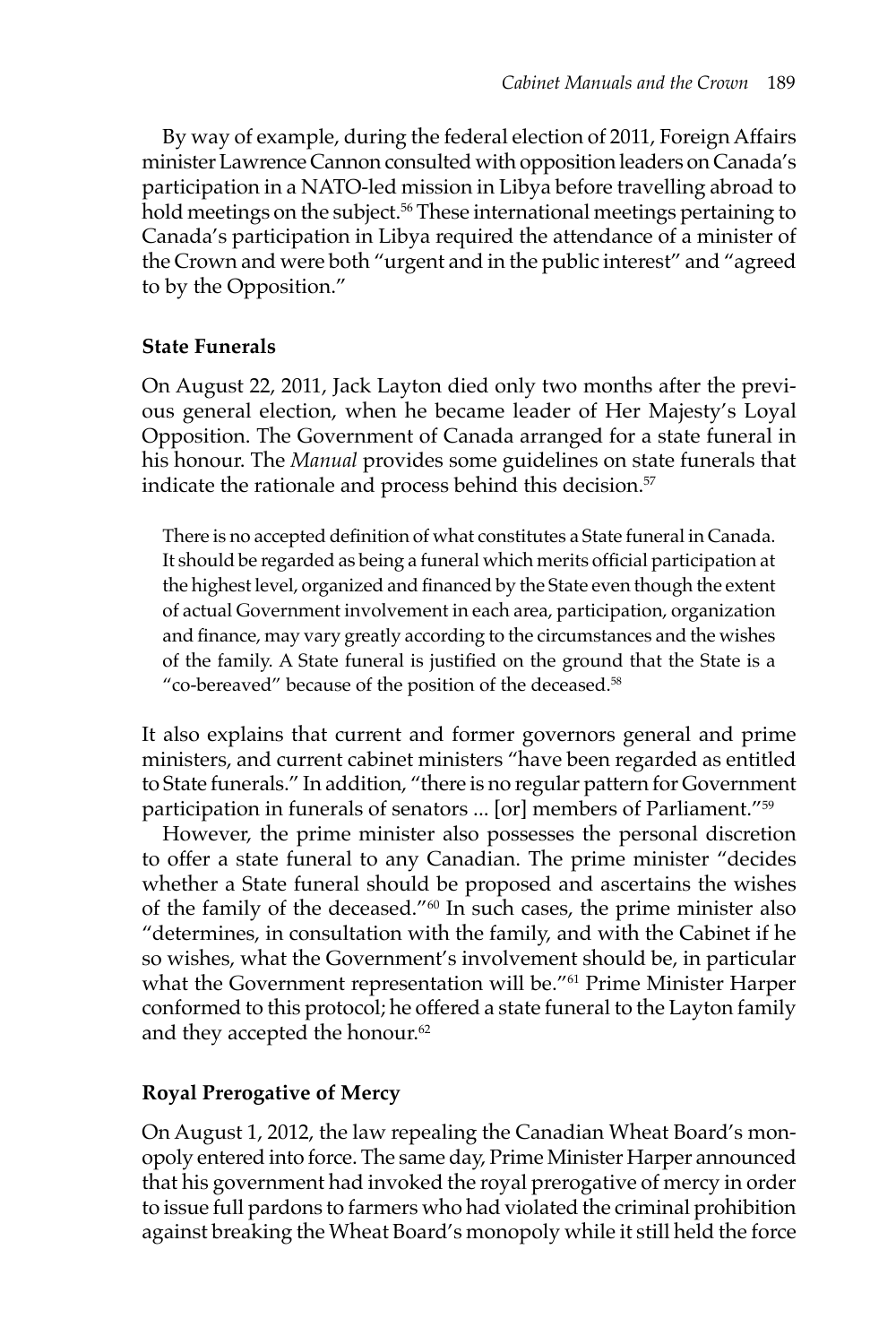of law.63 The Harper government considered the previous criminal prohibition unjust and believed that these farmers should not carry criminal records for having committed a crime that no longer existed.<sup>64</sup>

The *Manual* contains some guidance on the royal prerogative of mercy, although this section would require extensive revisions because Parliament has since abolished capital punishment and passed the Criminal Records Act, which codifies procedures used by the Parole Board in seeking applications for clemency. Indeed, although the relevant provisions of the Criminal Code have changed, the *Manual* recognizes the effect of the Criminal Code on the prerogative in a non-derogation clause that explicitly preserves the royal prerogative of mercy: "Nothing in this Act in any manner limits or affects Her Majesty's royal prerogative of mercy."65

The prerogative of mercy delegated to the Governor General in the Letters Patent and enunciated in the Criminal Code are one and the same. The procedure has been to take action with reference to the statutory provisions of the Code although the prerogative would continue to exist, as set out in the Letters Patent, even if the Criminal Code were silent on the subject.<sup>66</sup>

In other words, the executive power of mercy remains a prerogative power and is also a statutory power simultaneously. Parliament chose to place the statutory power alongside the prerogative power, yet the statute does not supplant the prerogative.

The *Manual* focuses mostly on the historical development of the royal prerogative of mercy, which the Sovereign has delegated to the governor general through Letters Patent. It explains that prior to the Letters Patent, 1878, the governor general exercised *personal* discretion; thereafter, the governor general exercised the maximum limit of the Bagehotian rights to be consulted, to advise, and to warn with respect to any clemency for capital crimes.

While the prerogative of mercy is now only exercised on advice, the Governor General is nevertheless expected to reach a personal judgement for which purpose he is given full background information. He is free to express any concerns he may have about the advice offered and may even ask for it to be reconsidered.<sup>67</sup>

However, a further paragraph clarifies, "In non-capital cases it is usual for the Governor General to accept the recommendation laid before him."68

Thus in 2012, the Harper government acted on the authority of the prerogative power, which the statutory power has not displaced. While the governor general grants an "ordinary pardon" under the royal prerogative of mercy on and in accordance with the advice of the minister of public safety, whose responsibilities include the Parole Board of Canada, in this case the Prime Minister's Office took the initiative and first contacted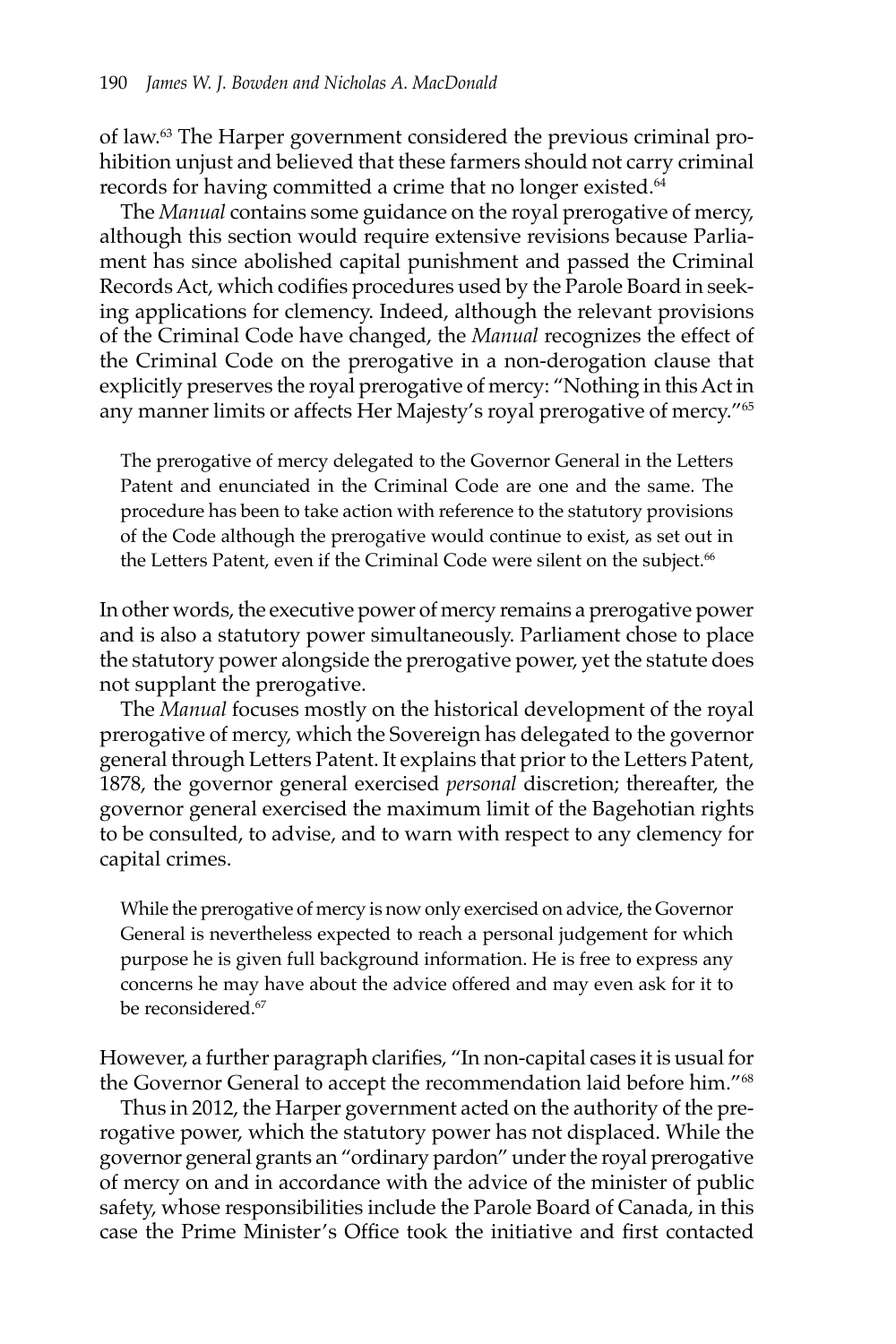the farmers.<sup>69</sup> Some opposition MPs criticized the Harper government's decision; Liberal leader Bob Rae even accused the government of having "corrupt[ed] the process."70 Yet it was generally misunderstood that the prerogative of mercy exists alongside the statutory process contained in the Criminal Records Act.

#### Cabinet Manuals: Clarifying the Role of the Crown

Unwritten convention, precedent, and history form the foundation upon which Canada's constitutional framework rests and from which it derives its authority and legitimacy. This principle of the importance of history and convention means that we must apply historical precedents and the existing body of knowledge to contemporary situations. The contemporary cases we have discussed demonstrate that the Government of Canada has followed proper constitutional practice, as found in the *Manual*. Importantly, the government does not need to endorse these references publicly in order to abide by them. Officializations are therefore useful in analyzing the government's actions and decisions, but their utility might increase if they were publicly acknowledged and if the media referred to them in doing research for political reporting.

In other words, the *Manual* and other officializations can "obviate the requirement for urgent research on courses of action whenever a situation arises,"71 not only with respect to the federal executive itself, but also for political journalists who analyze and disseminate this information to the public. In this way, cabinet manuals may assist in educating those in Parliament, the media, academia, and citizens on how some of the internal mechanics of government work, in much the same way as the Canadian House of Commons procedural authority—*House of Commons: Procedure and Practice*—has served to educate people on the role and procedure of Parliament.72 In addition, the *Manual* provides a solid academic foundation upon which scholars can base their research as to the nature, state, and existence of certain conventions, customs, and procedures. Scholars could ground their research in how the system operates, thereby eliminating the need to speculate.

For our purposes here, the importance is ensuring the integrity of the Crown, specifically, emphasizing that ministers of the Crown take responsibility for all acts of the Crown; that the Queen and her representatives are above politics and do not as a matter of course exercise personal discretion; and that calls for political accountability must be directed to politicians.

The tapestry of laws, principles, and conventions that governs the Canadian constitutional framework and the relationship between its constituent parts are remarkably complex. Officialization serves to clarify the system and provides for greater understanding as to where accountability properly lies.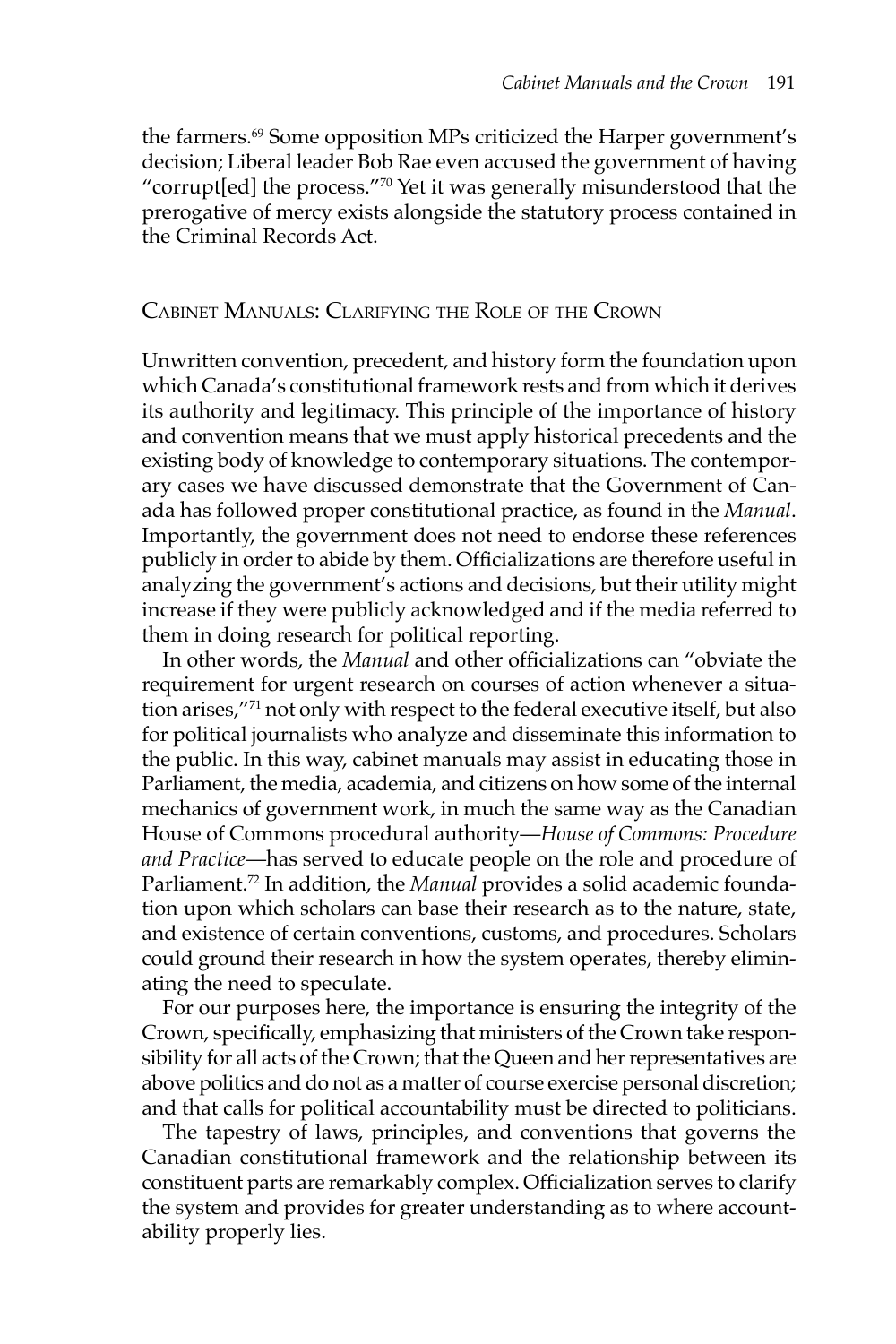## **NOTES**

- 1. See Cabinet Office, Department of the Prime Minister and Cabinet, *Cabinet Manual* (Wellington: Her Majesty the Queen in Right of New Zealand, 2008). First produced in 1979, this manual is now on its eighth edition. While it does not delve into historical precedents, at 180 pages it presents succinct descriptions of the machinery of government on a range of issues like the formation of governments, the governor general's reserve powers, and the caretaker convention. See also Cabinet Secretariat, Department of the Prime Minister and Cabinet, *Cabinet Handbook*, 6th ed. (Canberra: Commonwealth of Australia, 2009). First produced in 1983, at 40 pages it focuses on descriptions of the conventions and practices relating to collective and individual ministerial responsibility. See also Cabinet Office, *The Cabinet Manual: A Guide to Laws, Conventions and the Rules on the Operations of Government* (London: Crown Copyright, 2011). At 110 pages, the first edition resulted from the publication in December 2010 of a draft cabinet manual, which the Brown government originally authorized in anticipation of a hung parliament; the Cameron government subsequently agreed to allow the manual to undergo extensive consultation with Parliament. The production of this manual followed a 2009 study entitled *Making Minority Parliament Work: Hung Parliaments and the Challenges for Westminster and Whitehall*, authored by scholars of the Constitution Unit at University College London.
- 2. See "Government Formation in an Age of Hung Parliaments: Background Paper," *Public Policy Forum* (February 2011); "Government Formation in Canada: Ottawa Roundtable," *Public Policy Forum* (March 21, 2011); and Peter H. Russell and Cheryl Milne, *Adjusting to a New Era of Minority Government: Report of a Workshop on Constitutional Conventions* (Toronto: University of Toronto, David Asper Centre for Constitutional Rights, 2011).
- 3. Peter H. Russell, "Principles, Rules and Practices of Parliamentary Government: Time for a Written Constitution," *Journal of Parliamentary and Political Law* 6, no. 2 (2012): 362.
- 4. Portions of this section are excerpts or modifications to the authors' work "Writing the Unwritten: The Officialization of Constitutional Conventions in Canada, the United Kingdom, New Zealand, and Australia," published in the *Journal of Parliamentary and Political Law* 6, no. 2 (2012).
- 5. Bowden and MacDonald, "Writing the Unwritten," 367.
- 6. Andrew Heard, "Constitutional Conventions and Parliament," *Canadian Parliamentary Review* 28, no. 2 (2005): 20.
- 7. Bowden and MacDonald, "Writing the Unwritten," 368.
- 8. Reference re Resolution to Amend the Constitution, [1981] SCR, paras 883-84.
- 9. Alexander Hamilton or James Madison, "The Structure of the Government Must Furnish the Proper Checks and Balances between Different Departments," *The Federalist Papers,* No. 51, reprinted from the *New York Packet,* February 8, 1788.
- 10. Ibid.
- 11. Sir Gus O'Donnell, "The New Cabinet Manual" (address to the Institute for Government, London, United Kingdom, February 24, 2011), accessed May 29, 2011, http://www.ucl.ac.uk/constitution-unit/events/ public-seminars-10-11/cabinet-manual.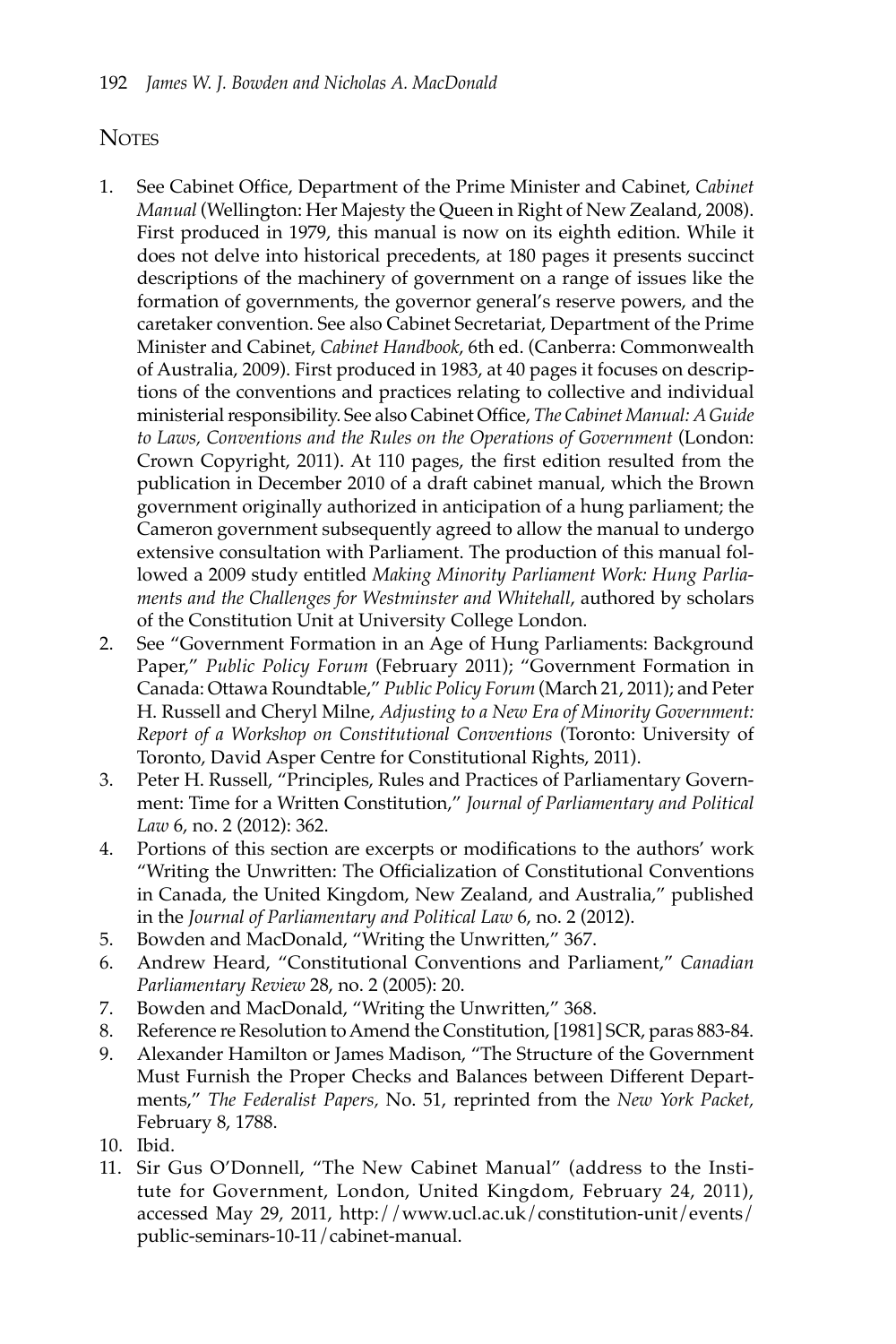- 12. Eugene Forsey, "The Present Position of the Reserve Powers of the Crown," in *Evatt and Forsey on the Reserve Powers* (Sydney: Legal Books, 1990), xc.
- 13. Bowden and MacDonald, "Writing the Unwritten," 372-73.
- 14. Privy Council Office, *The Constitutional Amendment Bill* (Ottawa: Her Majesty the Queen in Right of Canada, 1978), 19-20.
- 15. Parliament of Canada, "An Act to Amend the Canada Elections Act," Bill C-16, 39th Parliament, 1st Session, 2006-2007 (Ottawa: Her Majesty the Queen in Right of Canada, 2007). Royal assent, May 3, 2007.
- 16. *Conacher v. Canada (Prime Minister)*, 2009 FC 920, para. 75-78; *Conacher v. Canada (Prime Minister),* 2011 4 F.C.R., para. 13.
- 17. Privy Council Office, "Draft Letter to Cabinet Ministers," June 17, 1968, Ottawa. However, the *Manual* was only distributed in June 1968 under Prime Minister Pierre Trudeau. Intriguingly, the correspondence between Robertson and Davis suggests that Pearson regarded the *Manual* as a tool for prime ministerial centralization.
- 18. Privy Council Office, *Manual of Official Procedure of the Government of Canada,*  prepared by Henry F. Davis and André Millar (Ottawa: Government of Canada, 1968), iii.
- 19. Ibid.
- 20. Ibid.
- 21. Privy Council Office, "Memorandum for the Prime Minister: *Manual of Official Procedure of the Government of Canada*," March 18, 1968, Ottawa.
- 22. Privy Council Office, letter from Henry F. Davis to the Secretary to the Governor General, March 17, 1969, Ottawa.
- 23. Privy Council Office, "Draft Letter to Cabinet Ministers," June 17, 1968, Ottawa.
- 24. Ibid.
- 25. *Manual of Official Procedure,* iii.
- 26. Ibid.
- 27. Ibid., iv.
- 28. Ibid.
- 29. Privy Council Office, "Memorandum for Mr. Robertson: Manual of Procedure," Henry F. Davis, January 23, 1969, Ottawa.
- 30. Privy Council Office, "*Manual of Official Procedure of the Government of Canada:*  Qs and As," Ottawa, 2011.
- 31. Privy Council Office, "Memorandum for Rachel Curran: Access to Information Request for the *Manual of Official Procedure of the Government of Canada*," Ottawa, 2011.
- 32. Privy Council Office, *Guidance for Deputy Ministers* (Ottawa: Her Majesty the Queen in Right of Canada, 2003); Privy Council Office, *Accounting Officers: Guidance on Roles, Responsibilities and Appearances before Parliamentary Committees* (Ottawa: Her Majesty the Queen in Right of Canada, 2007); Privy Council Office, "Responsibility in the Constitution," accessed June 15, 2011, http://www.pco-bcp.gc.ca/index.asp?lang=eng&page=information&sub= publications&doc=constitution/table- eng.htm.
- 33. See Nicholas A. MacDonald and James W. J. Bowden, "No Discretion: On Prorogation and the Governor General," *Canadian Parliamentary Review* 34, no 1 (2011): 7-16. See also Peter Russell and Lorne Sossin, eds., *Parliamentary Democracy in Crisis* (Toronto: University of Toronto Press, 2009); Peter Hogg,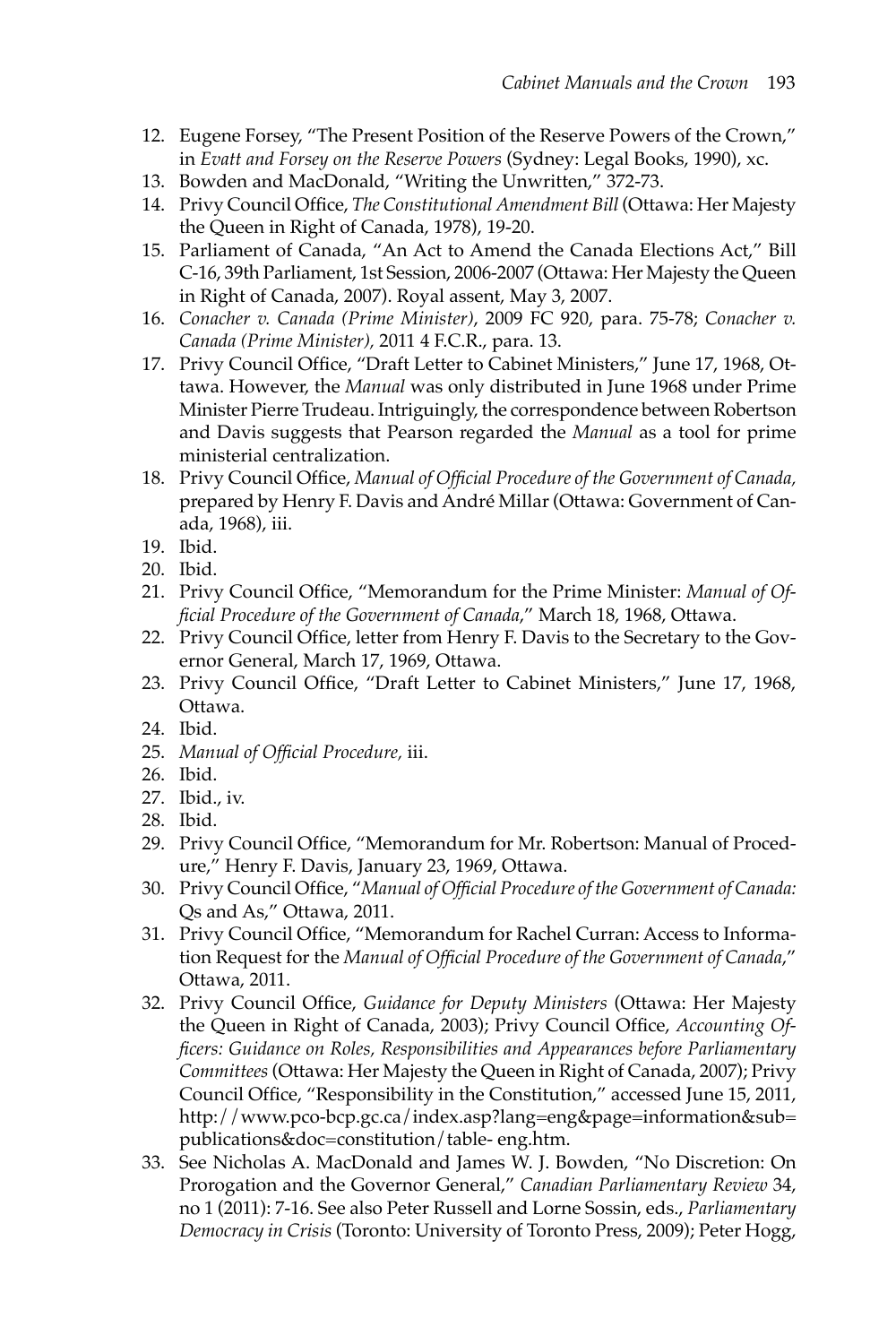"Remarks on the Governor General's Discretionary Powers" (address to the Spring Seminar on the Role of the Governor General of the Canadian Study of Parliament Group, Ottawa, March 26, 2010); Peter Hogg, "The 2008 Constitutional Crisis: Prorogation and the Power of the Governor General," *National Journal of Constitutional Law* 27 (2010); "Dates and the Expansion of the Governor General's Power" (address to the University of Ottawa's Faculty of Common Law's Forum on "Canada's New Governor General: The Challenges Ahead," September 28, 2010); Barbara J. Messamore, "Conventions of the Role of the Governor General: Some Illustrative Historical Episodes," *Journal of Parliamentary and Political Law* 4 (December 2010); Henri Brun, "La monarchie réelle est morte depuis longtemps au Canada," *La Presse*, December 4, 2008; Guy Tremblay, "La gouverneure générale doit accéder à une demande de prorogation ou de dissolution," *Le Devoir*, December 4, 2008.

- 34. *Manual of Official Procedure,* 149.
- 35. Ibid., 150.
- 36. Ibid., 401.
- 37. Brian Topp, *How We Almost Gave the Tories the Boot: An Inside Story behind the Coalition* (Toronto: James Lorimer & Company, 2010).
- 38. Ibid., 156.
- 39. Ibid.
- 40. Peter Hogg, *Constitutional Law of Canada,* 5th ed. supplemented (Toronto: Thomson Reuters, 2011), 9-37.
- 41. Alexander Panetta, "Governor-General Had Hidden Message in Prorogation Crisis," *Globe and Mail*, September 28, 2010. "You have to think about it. You have to ask questions. The idea wasn't to create artificial suspense. The idea was to send a message—and for people to understand that this warranted reflection," said Ms. Jean.
- 42. *Manual of Official Procedure,* 401. While this is the convention at the federal level, the provinces do not necessarily follow this convention. For example, in Ontario, section 5 of the Legislative Assembly Act stipulates that "it is not necessary for the Lieutenant Governor in proroguing the Legislature to name a day to which it is prorogued, nor to issue a formal proclamation for a meeting of the Legislature when it is not intended that the Legislature shall meet for despatch of business."
- 43. Ibid.
- 44. Ibid. The *Canada Gazette* publishes all proclamations and speeches of prorogation. (The governor general normally promulgated prorogation through a speech from the throne in the Senate until the 1940s, when the deputy governor general did so. By the 1960s, the governor general promulgated prorogation by proclamation.)
- 45. "Proclamation Proroguing Parliament to January 12, 2004," *Canada Gazette*, November 14, 2003; "Proclamation Summoning Parliament to Meet January 12, 2004 (Despatch of Business)," *Canada Gazette,* November 14, 2003.
- 46. Privy Council Office, "Guide to Canadian Ministries since Confederation."
- 47. "Proclamation Summoning Parliament to Meet February 2, 2004 (Despatch of Business)," *Canada Gazette*, January 12, 2004.
- 48. Lorraine Weinrib, "Prime Minister Harper's Parliamentary Time Out," in *Parliamentary Democracy in Crisis*, ed. Peter H. Russell and Lorne Sossin (Toronto: University of Toronto Press, 2009), 64.